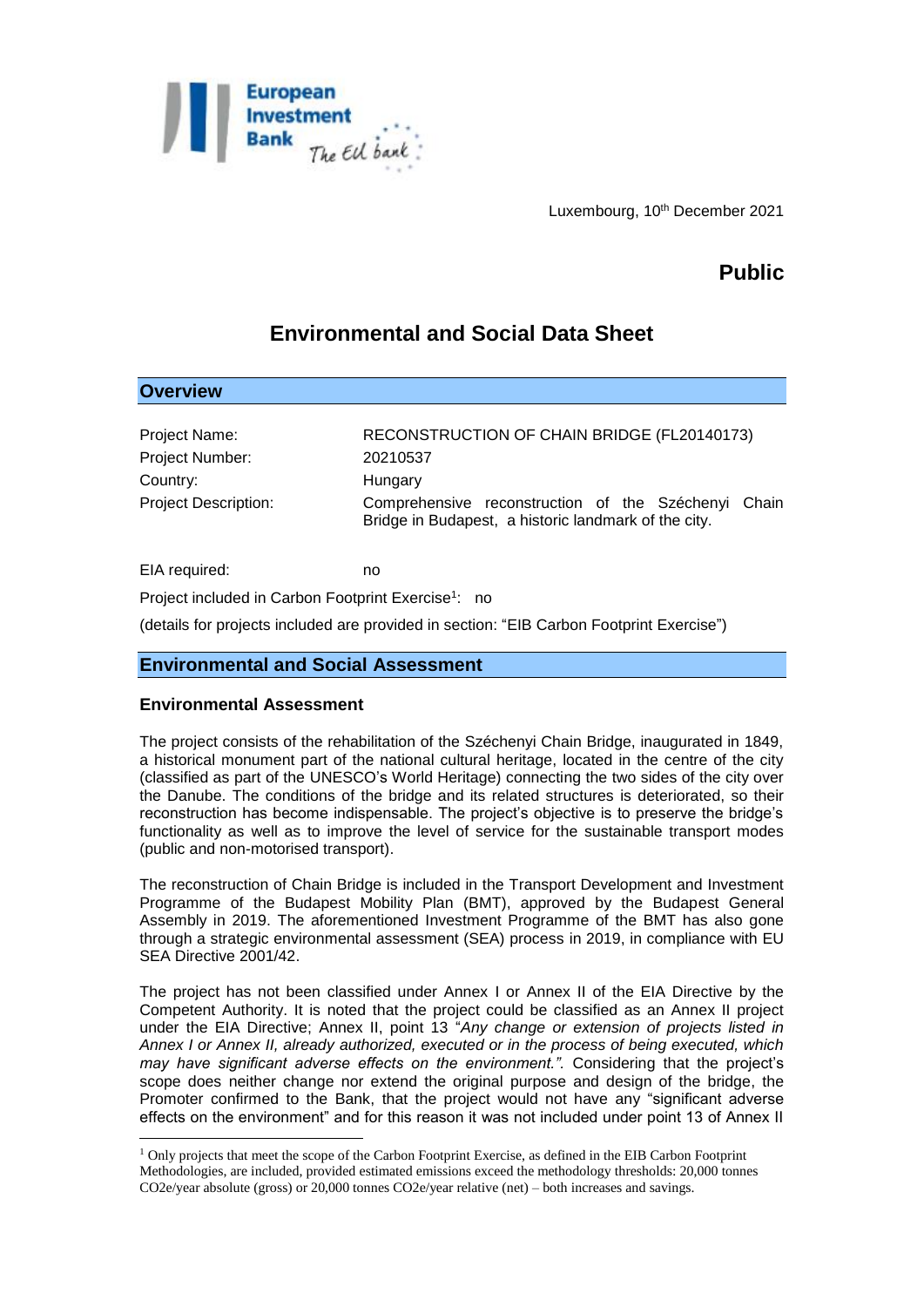

Luxembourg, 10<sup>th</sup> December 2021

and no further environmental assessment was undertaken. However, good environmental management during construction is required according to the Promoter's Environmental and Waste Management Plan that forms part of the works contract.

The building permit was issued by the National Transport Authority on  $8<sup>th</sup>$  March 2016 (Ref no: UVH/UH/55/26/2016) and included the environmental consent from the Environmental and Nature Protection Department of Pest County Governmental Office, the Competent Authority in this case. Further, no impacts on Natura 2000 or other protected sites are expected, as also indicated in the Competent Authority's statement.

Adverse impacts, like higher noise level, air pollution, generation of waste, and potential water pollution in the surrounding area closest to the project are expected mainly during the construction phase. Mitigation measures are foreseen to help to make such impacts minor and of a temporary nature. The positive, long-term impacts relate to the promotion of public and non-motorised transport as well as to the restoration of a cultural heritage monument.

The Promoter conducted a climate change adaptation vulnerability and risk assessment and concluded that the extreme weather considerations foreseen at the project design and the proposed measures for the project operation stage ensure adequate project resilience, minimising related risks.

The investment is considered as Paris aligned as it concerns the rehabilitation of an urban road bridge without increasing road capacity that not only supports the implementation of the Budapest Mobility Plan but also aims to improve the level of service for the sustainable transport modes (public and non-motorised transport).

## **Social Assessment**

Due to the nature and location of the project, the project does little adverse social impacts and it is generally expected to bring positive social benefits through improved public facilities and physical environment for the citizens.

#### **Public Consultation and Stakeholder Engagement**

Public consultation on the Budapest Mobility Plan was carried out under the strategic environmental assessments (SEA) process.

#### **Other Environmental and Social Aspects**

The bridge is classified as a UNESCO's World Heritage Site and thus the design, restoration and (re)construction plans were developed in a way to protect and preserve the monumental identity of the bridge. The main guidelines for this were provided by the Heritage Protection Office within the Construction and Heritage Protection Department of the 1<sup>st</sup> District Office within the Budapest Capital Governmental Office and were outlined in the respective building permit.

## **Conclusions and Recommendations**

The rehabilitation of the Széchenyi Chain Bridge, as one of the most important symbols of Budapest and Hungary, is of national interest and its implementation cannot be postponed due to the deterioration of the bridge's condition.